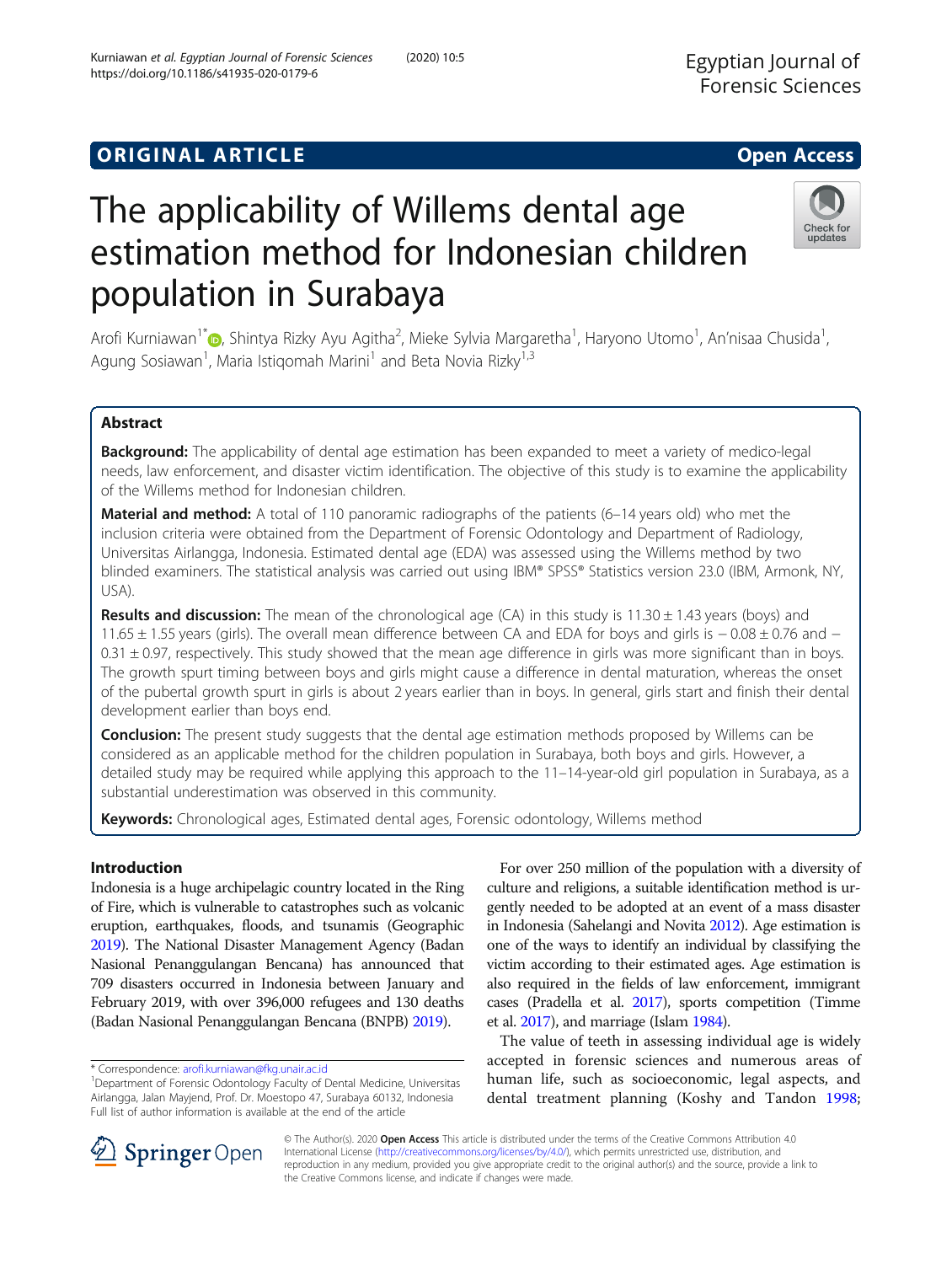Franco et al. [2013\)](#page-3-0). Several studies have been performed on the estimation of human biological age (Cameriere et al. [2004\)](#page-3-0); most of those are focused on skeletal markers (Priya [2017\)](#page-3-0) such as epiphyseal and cranial suture fusions (Ebeye et al. [2016\)](#page-3-0), hand-wrist bones (Benjavongkulchai and Pittayapat [2018](#page-3-0)), sternoclavicular bones (Ufuk et al. [2016\)](#page-3-0), and dental maturation (Manjunatha and Soni [2014\)](#page-3-0).

The previous studies have demonstrated that the radiograph of hand-wrist and dental development is the most reliable method of assessing the biological age for children and adolescents (Greulich [1959\)](#page-3-0). This study was proposed to analyze the applicability of the Willems dental age estimation method applied in Indonesian children, which is categorized as Mongoloid race.

# Material and methods

The present study was conducted under the approval from the Ethics Committee of the Faculty of Dental Medicine, Universitas Airlangga, Indonesia (permit number: 48/KKEPK.FKG/IV/2016). Panoramic radiographs were collected from 110 patients (46 boys and 64 girls; 6–14 years old) who met the following inclusion criteria:

- Clear panoramic radiographs
- Date of birth and date of the radiographic recording were available
- Chronological age between 6 and 14 years old
- Indonesian descendants (parents are of the same ethnicity)

The exclusion criteria of this study were as follows:

- Patient with orthodontics appliances
- Bilateral tooth extraction
- Developmental abnormalities or disorders

The subjects were then divided into two groups of age (6–10 and 11–14 years old) in both sexes.

The developmental stage of all seven left mandibular teeth was determined according to the Demirjian classification. If a mandibular tooth on the left side is missing, the corresponding tooth on the right side is used as a substitute. The stage of each tooth was then converted to scores using the Willems score chart and summed up to calculate an estimated dental age (EDA) of the subject (Koshy and Tandon [1998](#page-3-0); Willems et al. [2001;](#page-3-0) Franco et al. [2013\)](#page-3-0). Two observers assessed the tooth developmental stages on panoramic radiographs during two different periods.

All data, both CA and EDA, were then tabulated and analyzed using IBM® SPSS® Statistics version 23.0 (IBM, Armonk, NY, USA). Analysis of the discrepancy between CA and EDA of each group was investigated using paired sample t test, with a confidence interval of 95%.

# Results

Out of the 110 subjects, 64 were girls and 46 were boys, 6–14 years old. The inter-examiner agreement test was calculated to attain the reliability of the data, with Cohen's kappa coefficient < 0.05. The Shapiro-Wilk test was also performed to explain that the data is normally distributed and is adequate for further statistical analysis,  $p > 0.05$ .

The independent sample  $t$  test was used to calculate the mean age difference between boys and girls, with  $p = 0.198$ . The overall mean difference between CA and EDA for boys and girls revealed an underestimation of  $-0.08 \pm 0.81$  and  $-0.20 \pm 1.00$ , respectively. Subsequently, the difference between CA and EDA in boys' and girls' group was analyzed using the paired sample t test,  $p = 0.513$  for boys and  $p = 0.121$  for girls (Table 1). This result suggests that in general, the underestimation of age was not significant in boys and girls (Table [2](#page-2-0)).

Further analysis was done by classifying the age groups to 6–10 and 11–14 years old. Overestimation of age was observed in 6–10 years, both boys and girls, without a significant statistical difference,  $p > 0.05$ . Underestimation of age was described in 11–14 years, in both sexes. The age difference between CA and EDA in boys was not significant in all ranges of age, whereas in girls, a significant underestimation of age was observed in the range  $11-14$  years,  $p = 0.002$ .

# **Discussion**

Estimating a person's age is one of the most important aspects of human identification (Ubelaker and Khosrowshahi [2019](#page-3-0)). Dental age estimation significantly narrows the search possibilities of the suspected victim into the estimated ages and gender (Krishan et al. [2015](#page-3-0)). This study took place in Surabaya, East Java, Indonesia. We evaluated the applicability of the Willems method for

Table 1 Statistical analysis of CA and EDA of the total subjects (in years)

| Gender | Ν  | Chronological age (CA) |           | Estimated dental age (EDA) |     | Age difference |           |       |               |  |
|--------|----|------------------------|-----------|----------------------------|-----|----------------|-----------|-------|---------------|--|
|        |    | Mean                   | <b>SD</b> | Mean                       | SD  | Mean           | <b>SD</b> | Sia.  | Remarks       |  |
| Boys   | 46 | 1.02                   |           | 10.94                      | .69 | $-0.08$        | 0.81      | 0.513 | Underestimate |  |
| Girls  | 64 | 1.08                   | 81. ،     | 10.88                      | .80 | $-0.20$        | 00.1      | 0.121 | Underestimate |  |
| Total  | 10 | 1.05                   | -77       | 10.91                      | -75 | $-0.15$        | 0.92      |       | Underestimate |  |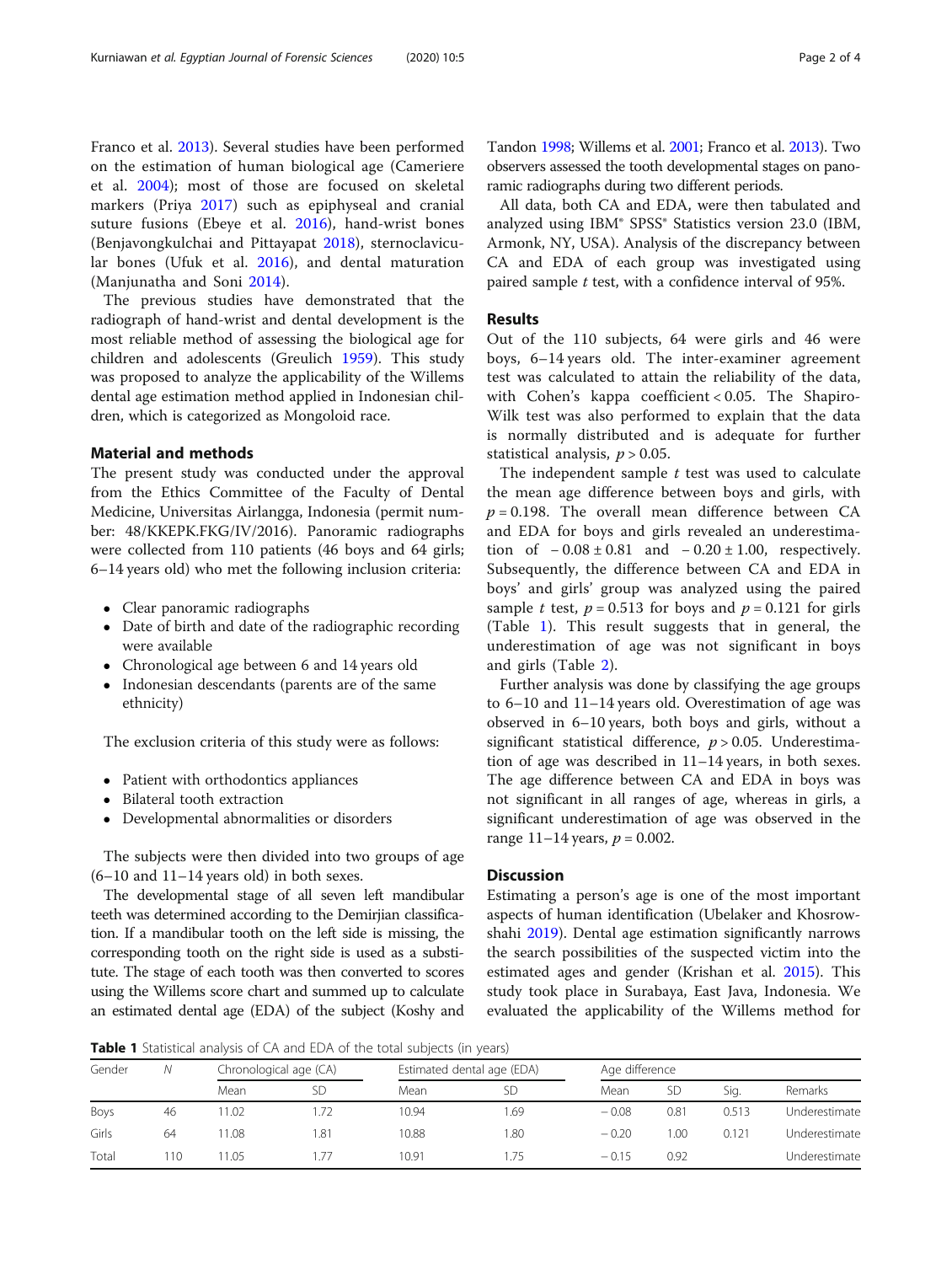| Gender | Aqe<br>group | Chronological age (CA) |           | Estimated dental age (EDA) |           | Age difference |      |          |                |
|--------|--------------|------------------------|-----------|----------------------------|-----------|----------------|------|----------|----------------|
|        |              | Mean                   | <b>SD</b> | Mean                       | <b>SD</b> | Mean           | SD   | Sig.     | Remarks        |
| Boys   | $6 - 10$     | 9.45                   | 1.28      | 9.61                       | . 68      | 0.16           | 0.88 | 0.431    | Overestimate   |
|        | $11 - 14$    | 12.13                  | 0.95      | 1.88                       | 0.87      | $-0.25$        | 0.73 | 0.088    | Underestimate  |
| Girls  | $6 - 10$     | 9.60                   | 1.03      | 9.72                       | 1.42      | 0.13           | 0.99 | 0.472    | Overestimate   |
|        | $11 - 14$    | 12.65                  | 0.89      | 12.11                      | 1.27      | $-0.54*$       | 0.91 | $0.002*$ | Underestimate* |

<span id="page-2-0"></span>Table 2 Statistical analysis of CA and EDA of the age group in boys and girls (in years)

\*Significant difference

Indonesian children, which are classified as the Mongoloid race, whereas the population of the established method was Caucasian.

In the scope of dental age estimation, the previous study by Olze et al. had reviewed various methods of dental development staging and found that the Demirjian method can define the chronological age accurately (Olze et al. [2005\)](#page-3-0). In spite of that statement, another study suggested that the modification of the Demirjian method proposed by Willems showed higher accuracy in estimating age and has been tested in various populations (Willems et al. [2001](#page-3-0), [2012](#page-3-0); Grover et al. [2012](#page-3-0); Ambarkova et al. [2014;](#page-3-0) Ye et al. [2014\)](#page-3-0). The Willems method was considered to be applied in the Indonesian children population because of its accuracy, and there was no established dental age estimation method for Indonesian children.

The previous study in Malay children (Mongoloid race) found that the Willems method showed overestimation in age groups of 5 and 15 years, and underestimation in age groups of 10 years in both sexes, without a significant statistical difference (Ismail et al. [2018](#page-3-0)). Unlike the results of the previous study in Malay children, there was an underestimation of age observed in the present study, both boys and girls. Further statistical analysis suggested that there was no significant difference between CA and EDA in the boys' group. However, a significant difference was observed in the girls' group.

The differences in dental maturation between boys and girls that might cause significant mean age difference are more visible in the girls' group, whereas girls experience earlier growth spurt phase than boys. The growth spurt phase in girls occurs in early birth periods, 6 until 7 years, and 12 to 14 years old. Some literature has discussed that the mean difference of the onset of a pubertal growth spurt in boys and girls is about 2 years earlier for girls (Burstone [1963](#page-3-0); de Souza Araujo et al. [2011](#page-3-0)). A study by Nola ([1960](#page-3-0)) stated that there are remarkable differences in the distribution of tooth calcification and mineralization between sexes. In general, girls begin and end their dental development earlier than boys (Nolla [1960;](#page-3-0) Chertkow [1980\)](#page-3-0).

A study by Willems in 2001 confirmed the substantial overestimation of the dental age in Belgian Caucasians

using the original methods by Demirjian. It claimed that significant overestimation is due in theory to the different rates of dental development in different populations (Willems et al. [2001](#page-3-0)). Evaluation of dental development was considered as a reliable method for predicting age, as maturation events associated with tooth formation are less variable, and the mineralization of teeth is not affected by the external factors, such as crowding, retention, or early extraction of deciduous teeth (Chertkow and Fatti [1979](#page-3-0); Maia et al. [2010;](#page-3-0) Latić-Dautović et al. [2017\)](#page-3-0). As a developing country with a huge population, socioeconomic and nutritional status may affect the skeletal and dental growth of children in Indonesia (Cameriere et al. [2007](#page-3-0)).

Routine radiographs for dental treatment such as panoramic and periapical may be used as evidence in the forensic fields. Estimating the dental age in children can be done by defining the calcification and mineralization of teeth. Some combined methods, such as hand-wrist radiograph, might be necessary for further consideration and investigation of the dental age estimation.

#### Conclusion

The results of this study suggest that the dental age estimation method proposed by Willems can be applied accurately to the boy population in Surabaya, as there was no significant statistical difference. However, a thorough analysis might be necessary while applying this method to the girl population in Surabaya. A small number of subjects have been thought as one limitation in this study; hence, further studies with more samples will improve the reliability of the Willems method in Indonesia.

#### Abbreviations

CA: Chronological age; EDA: Estimated dental age

#### Acknowledgements

Not applicable

#### Authors' contributions

AK, SRA, and MIM contributed to the data collection and dental age assessment of the subjects. MSM, HU, AC, and AS are the supervisor of the present study. AK, MIM, and BNR contributed to the drafting of the manuscript. All authors have read and approved the final manuscript.

# Funding

Not applicable.